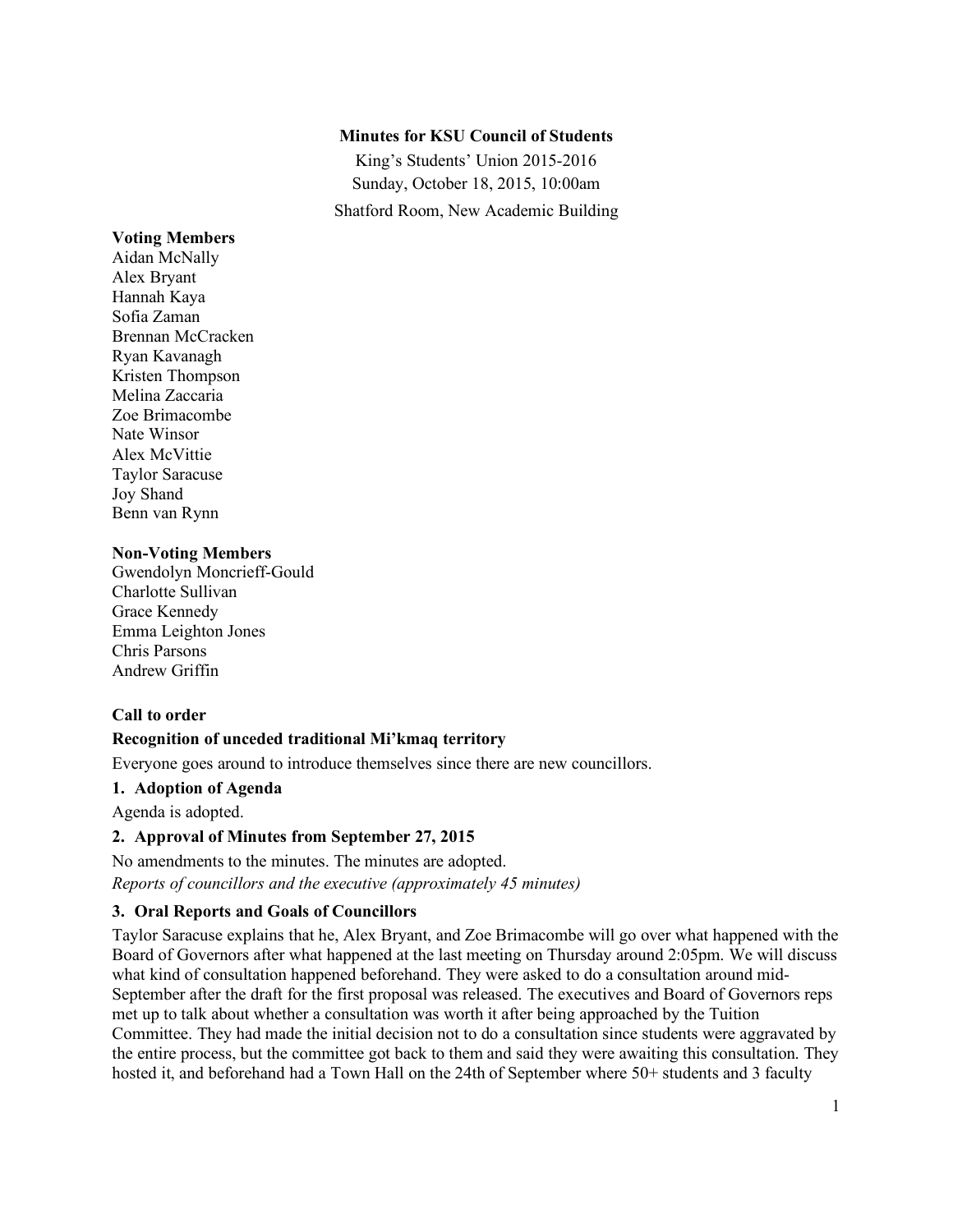members showed up. The sentiment was unanimous- this was a bad idea and the draft proposal was ludicrous. They were educating the membership on the board and what the proposal was about. They also hosted, on September 28th, a Town Hall in the KTS red room about the tuition increase. That was a disaster. There were students who represented themselves well but everyone had a hard time with that meeting, making it very unproductive for everyone. Alas, they brought in a new proposal that would be a chance for students to prove themselves according to the committee. **Ben van Rynn walks in 10:11.** The new proposal was to make students get more students to come here and after that, there would be considerations for the \$500 increase in the 2017-18 year and the year after that. Apart from this, we had complete support from the teaching fellows union who sent in a letter in support of the research Alex Bryant, Zoe Brimacombe, and Taylor Saracuse had done. There was overwhelming support from the community, the DSU, and the fellows asking for a tuition freeze. There were MLAs supporting us, provincial representatives, the NDP, and pretty much a huge support against this proposal.

Zoe Brimacombe now starts by welcoming the new councillors. She attended a CFS skills conference and found out some cool things, including attending a lobbying workshop. **Joy Shand walks in 10:14.** Quick mention of #itsnosecret- she attended the all candidates debate at Dal with the local candidates, and is very excited to see turnout at the polls. She gives a shoutout to the DSU and to Hannah Kaya. Now, on to the board meeting- prior to this meeting, they went to the luncheon in the lodge. The report written by Alex Bryant became a part of the motion that was moved. Essentially, the motion was that the board would not increase FYP tuition apart from the 3% increases, which is a separate discussion, but that it be allowed to increase it after next year. These tuition hikes would be considered individually as discrete adjustments. They started by talking about the Wardy and Galley, and then launched into the report that was circulated to the Board of Governors. It was a document that she recommends everyone reads, containing research that gives detail on the correlation between enrollment and tuition fees. The report was presented together and the board members reacted differently. Some sided with the KSU and made their case stronger, and some spoke about the necessity of passing this motion since it could "save us" in the future. Another group talked about the proposal as irrelevant. There needs to be a correction of large structural issues, not minor fees. Those people were correct, but missed a fundamental piece of the puzzle. While that amount is irrelevant to the board, it is very significant for students. The board missed the other big picture- the process. Taylor Saracuse spoke of the consultation. Passing this motion is about the board ignoring the stakeholders. We can't trust a board that consistently ignores us. When the vote occurred, the motion passed 12-8. It's tempting to feel defeated, so Zoe Brimacombe encourages us to fuel our anger into constructive things, to channel our anger into taking our administration to task about ignoring us. She salutes the board members who voted with us. The fight is not over yet. We have to be prepared for what's to come and we will have to fight these increases very hard. Aidan McNally asks if we can say who voted with us, which we cannot. Taylor Saracuse is curious about talking about who is on the board and how we need to inform the students of who is on the board. We should write the members who were supposed to be at the meeting and were not. We should call for George Cooper's impeachment. Alex Bryant will later talk about steps moving forward. We are all interested in kicking into high gear about this.

Brennan McCracken introduces himself again. He is the new member at large and doesn't have much to say, but wants to thank Zoe Brimacombe for liveblogging today so he can absorb what's going on. He congratulates the other new councillors and is excited to be here and learn the ropes.

Nate Winsor introduces himself again. He is thrilled to be here and won by a slim margin, so wants to make us proud. He's been approached to do a science/HOST student crossover with people at Dal which is really exciting to serve the community. He thanks us for voting.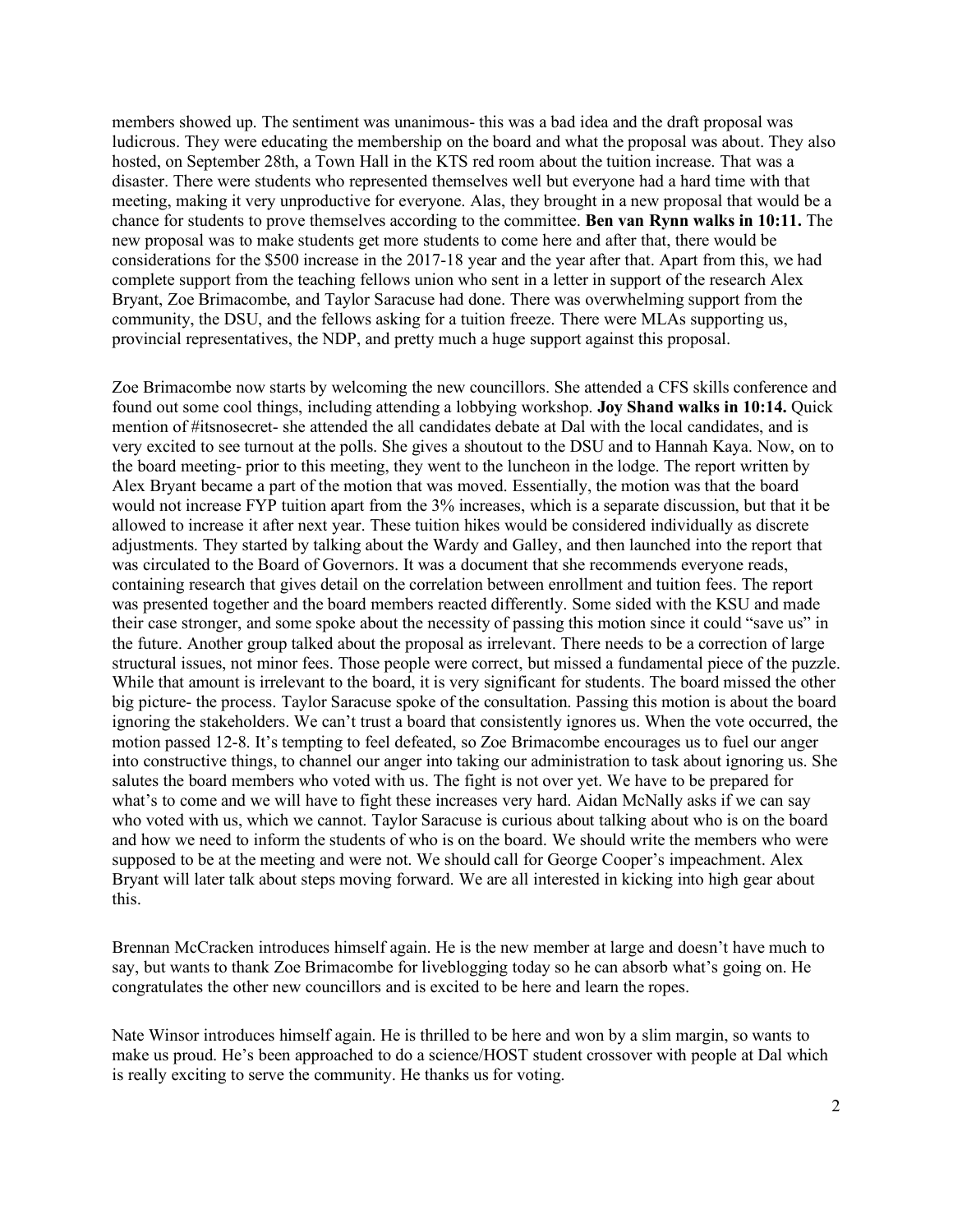Melina Zaccaria is happy to be back and congratulates everyone who ran. She doesn't have much to report. She is selling Fall Ball tickets for the DASSS.

Kristen Thompson is in the same boat as the others, and is happy to be here. She gives a shoutout to Kate Ashwood for encouraging people to vote. She's excited that everyone is so passionate about these kinds of things.

Benn van Rynn is the new residence rep and is grateful and excited to learn. He has a bunch of ideas for events this year and can't wait for it.

Ryan Kavanagh is the first year rep. He hasn't gotten the chance to do a lot yet, but has casually talked to first years to get the general feeling of the group and whether they have problems. People think there is a lack of connectivity in first year between people, so he and Benn van Rynn will try and get people feeling more connected. He is working on putting together a booklet of every member of the council and executives- positions, roles- so information is accessible to all first year students. He thanks us all for listening and he's happy to be here. Zoe Brimacombe says it's good to coordinate with the residence rep and encourages talking to the first year Day Students Society rep, who has not yet been elected. Hannah Kaya says Ryan Kavanagh has already gotten involved with putting posters up.

Joy Shand asks us to forgive her for not being energetic today since she hasn't slept. The DSS has worked on a few things- the biggest being Maritime Night, which was really successful. The bar was full. We had first years attending and everyone loved the shuck-your-own-oyster experience. It was a good time and we got comments about it being amazing. Jen was excited about us filling the bar and selling a lot of beverages. The musicians were great. She's glad about how it happened. Their art project is still up in the Wardy too. They are planning a fall field trip to a u-pick farm on the 24th. There are forms to pick up at Alex Hall front desk and they're also in the Wardy. A \$10 fee offsets all the costs for the day and it will be a ton of fun. If anyone is interested she suggests getting a form in relatively soon. They will be bringing pumpkins back for pumpkin carving in the Wardy. DSS elections haven't happened yet since they've had delays due to not having enough nominees. All the nomination forms are gone and most were not returned. She encourages voting. Aidan McNally asks who can vote. Joy Shand says that for Member At Large, any day student (person who lives off campus) can vote. For first year rep, first year day students can vote.

#### **4. Reports of the Executive Committee (attached)**

#### 4.1 Report of the President

The second half of this report is worth reading but Alex Bryant will dwell on the first. We are up to speed on what happened on Thursday. Everyone has been all over Facebook for 48 hours. There are tons of articles up. After that board meeting, he, Taylor Saracuse, and Zoe Brimacombe collected themselves and all the desserts that were still there. Everyone was frustrated and talked about the next step. There were a lot of ideas floating back and forth but right away they decided to let the membership know what had happened because people were so invested in the motion. They made a Facebook post, which was pretty lowkey. At least 4000 people had seen it by the time he wrote his report. People were upset. That evening, they drafted a press release so that different media outlets in the HRM would know and put that out on Friday morning. Chris Parsons also worked on it on his birthday which is really nice. It was picked up by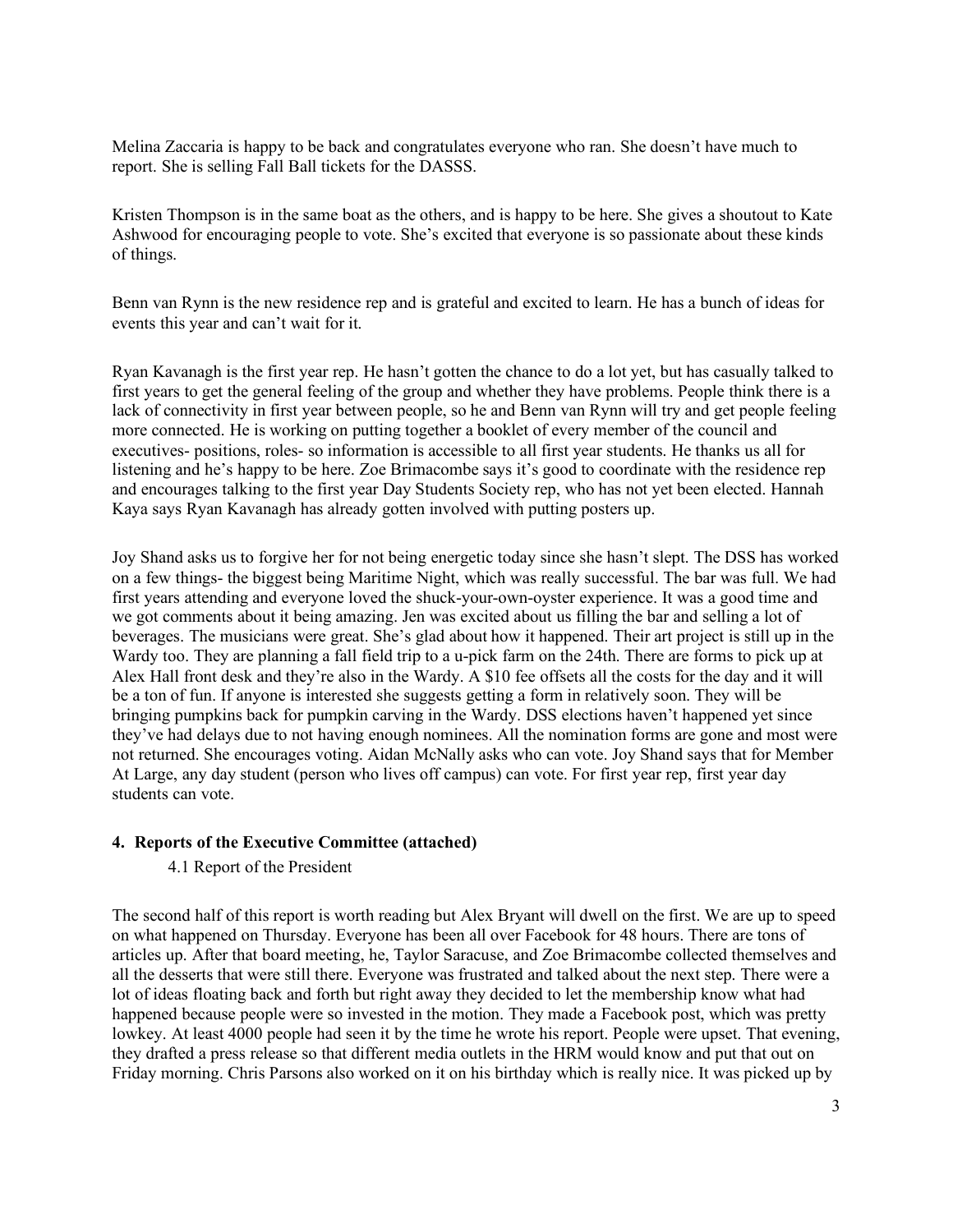a whole bunch of people- the CBC, the Coast, the Signal, the NDP, the Chronicle Herald, the Watch, two TV assignments through J-school, etc. The university immediately laid into us in the media despite us being polite and respectful. Reporters have said the KSU looks way better than the university in the media right now though. This is a long-term conversation since it's been kicked down the road. We'll appeal to the province since the language of the motion is inconsistent with that of the province. We'll just keep being fantastic and Alex Bryant hopes the new councillors will help with that. His report is snarky, if we want to read it. Usually he has a whole bunch of stuff to report but this is pretty much all he's worked on for the past 3 weeks. This meeting is specifically all about this issue. Taylor Saracuse comments that apart from the outpour from students, he wants to say that we're grateful for the support of the students in decision making. Joy Shand asks what the acronym on the cover of his report means, and Alex Bryant says it means "don't let the bastards get you down".

#### 4.2 Report of the Vice-President (Student Life)

Alex McVittie doesn't feel like talking about the adjustment. She put knife emojis on her report to show this. She didn't do that much relatively in the past two weeks since everyone was so focused on this one issue. Alex McVittie gives a shoutout to Kate Ashwood and Sofia Zaman for the GM, which was extremely efficient, and the chosen representatives are wonderful and qualified. She is excited to work with the new people. The athletic wear is in the works now, and Abbotsfield is the company we'll be working with for the hats- they use recycled and vintage fabrics. We'll probably do a limited edition release. We'll see if we can get cheap Nike and Adidas stuff. It's going to be grunge. Aidan McNally and Alex McVittie had society training on Tuesday and it was well attended. They also reviewed all of the information that they needed to, including a couple of societies to ratify. Campus Master Planning and consultations, the heart of Alex's job, have met twice since the last council and the floor plans in her report are for North Pole Bay. There will be a consultation on the 21st of October at 4pm in the Scotiabank room about this stuff. She wants all the feedback she can get. The interesting thing about North Pole Bay is that because it's separate, it will model the rest of the bays. This is a really exciting time and she congratulates all the new councillors. Hannah Kaya quickly flags using Nike because she and the KSU support unionized workplaces.

## 4.3 Report of the Vice-President (Financial)

Aidan McNally says it's been a roller coaster ride lately. She gives a shoutout to Sofia Zaman for councillor training yesterday. She is looking forward to a more robust training for all of our councillors and offering a bunch of support to the exec. She wrote a piece about the vote at the Board of Governors. This strikes a chord with her as a past Board of Governors rep. She wants to acknowledge how emotionally taxing dealing with upper administration, fighting such a good fight, and having the results be what they were is. She highlights a couple of things. She's amazed that after all this discussion, in the face of research written by students in their free time, the board still voted it through and expected it to go smoothly. She shoutouts everyone who went to the Town Hall and consultation. We are meant to be students and a lot of us don't have time to do anything, including chasing after the administration. We continue to fight to make the institution more accessible even after the rhetoric has been put out that the decision has not been made. The verdict you might hear is collectively fighting this problem, which imposes an unfair ultimatum on students. Increasing fees is detrimental to what we're trying to do. FYP is no more appealing next year than this year. We have nothing more to give students other than being the most expensive program. There was a chance to make things more accessible but now here we are with decreasing enrollment. It's a tough situation to be put into, and one that is simply unfair. She had a university finance committee (distinction with the KSU finance committee) meeting, and there was a phone-in call on Wednesday when the chair of the committee on student fees, Tom Eisenhower, was invited to give a briefing. She expressed her disagreement with the proposal and couldn't make a recommendation to the board. The finance committee didn't endorse, or not endorse, this motion in the end. Aidan McNally tried to explain how the decision would impact the community but many board members didn't get it. The full KSU committee met for the first time on Friday. There are some returning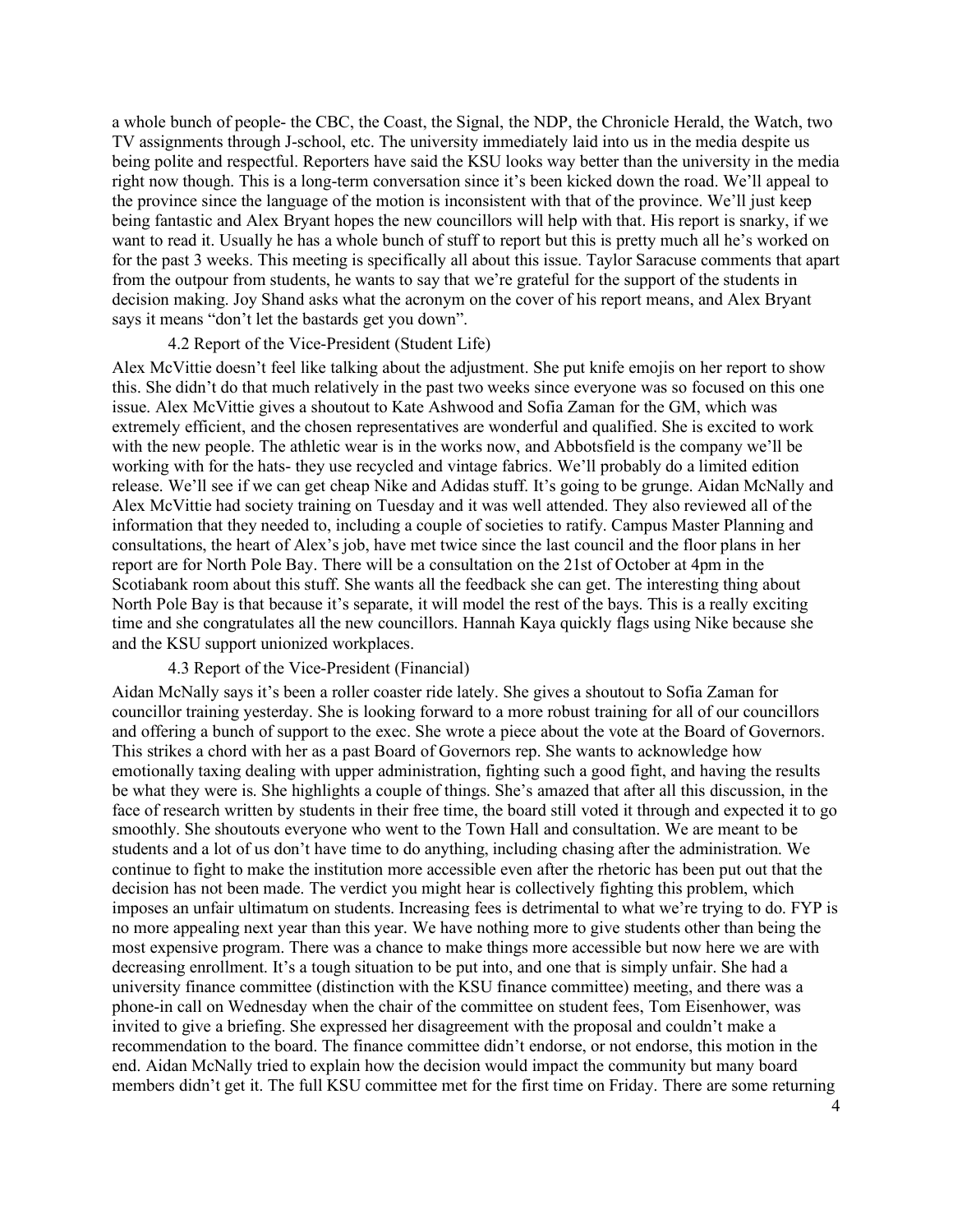members, some new, and there were snacks. There were great discussions and recommendations everyone can stand behind. They talked about the travel bursary discussion and the new member at large will join next week. Society training was great. A note on photocopy codes- there will be a switch next week so societies need to talk to Chris Parsons about using this new machine. A financial update for the KSU: King's students pay dues to the Union. We haven't gotten those dues from the university yet. If you're waiting for a reimbursement then that'll happen soon. The travel bursary policy is changing- she went through past minutes and found no recommendations but found stuff from Michaela Sam and Emily Rendell-Watson. She wants to give a small history: people applying for bursaries need to include a breakdown of cost, purpose of trip, benefit to King's, and what the student will bring back from it to King's. People assumed they had to present why they were going, which was weird. Perimeters must be passed on what qualifies as a trip- it used to be subsidizing an academic event, but now has gone beyond for travelling for any university related purposes, like sports. She's hoping to work on a draft policy that we can tentatively adopt and pass. Taylor Saracuse notes that it would be great to put a priority on those travelling with more eco-friendly sources- like not flying. Aidan McNally says that's a discussion to be had, but part of that is not having a priority system. You can ask people to keep in line with the values of the KSU, but doesn't imagine it's a firm yes or no. No policy has been set.

#### 4.5 Report of the Vice-President (External)

Hannah Kaya says most have expressed how tough these past few weeks have been. She is so impressed by the across the board demonstration of solidarity and that's something we can develop and mature going forward. It's easy to feel powerless and we need to keep practicing self-care. She wants to explain that the white stuff in her hair is paint from last night. For the CFS skill conference, people got together and learned about chairing the meeting, budgeting, and how to handle media. It's very exciting. You get to meet students from across Canada, and talk about all these struggles people deal with across campuses. The exec also decided who would go to the national GM in November- it will be Hannah Kaya and Aidan McNally. Since we're joined by new members, if anyone wants to know about the CFS they should go to Hannah Kaya's office hours. The election is tomorrow. We're having a fun time in the Wardy and going over the results. She wants to remind day students to look up their polling stations. Most of us can't vote at the Dal SUB. The advance polling stations and special polls had a great turnout. There was lots of work with our levied societies these past few weeks- they had a consistent presence on our campus. South House is hosting a capacity building workshop soon which is great for societies. Brandy Whitford and Hannah Kaya have talked to Avalon about free consent workshops and are consulting students about how to proceed. Consent is complex but also simple. The first workshop will be in December. She also notes that Sustainability has done some great work, headed by Matthew Green, and held a successful screening of Princess Mononoke with a short lecture by Simon Coo. She says To the Root is on campus right now, which is a rad food justice series.

#### 4.5 Report of the Vice-President (Communications)

Sofia Zaman is keeping it short and sweet. She also gives a shoutout to Kate Ashwood. She's excited to keep working with her throughout the year. The GM was great and productive, changing bylaws right before the GM on how honoraria are paid. We're focusing on elections mainly this year, since election policy is super weird. TWAK goes out to 1500 people and we should hype that up. If people have events they want others to know about, TWAK is a great resource. She says hello to the new councillors. Taylor Saracuse asks about office hours on the website- some have been updated, some have not. She still needs to update a few things and how our hours would be for this year. He also says it was the smoothest GM ever. Joy Shand agrees with Taylor Saracuse about the GM and is wondering about the elections policy review and if that will include consultation. Sofia Zaman says we'll be having members coming up with suggestions on bylaws and what we'll talk about.

#### **5. Report of the Services and Campaigns Coordinator**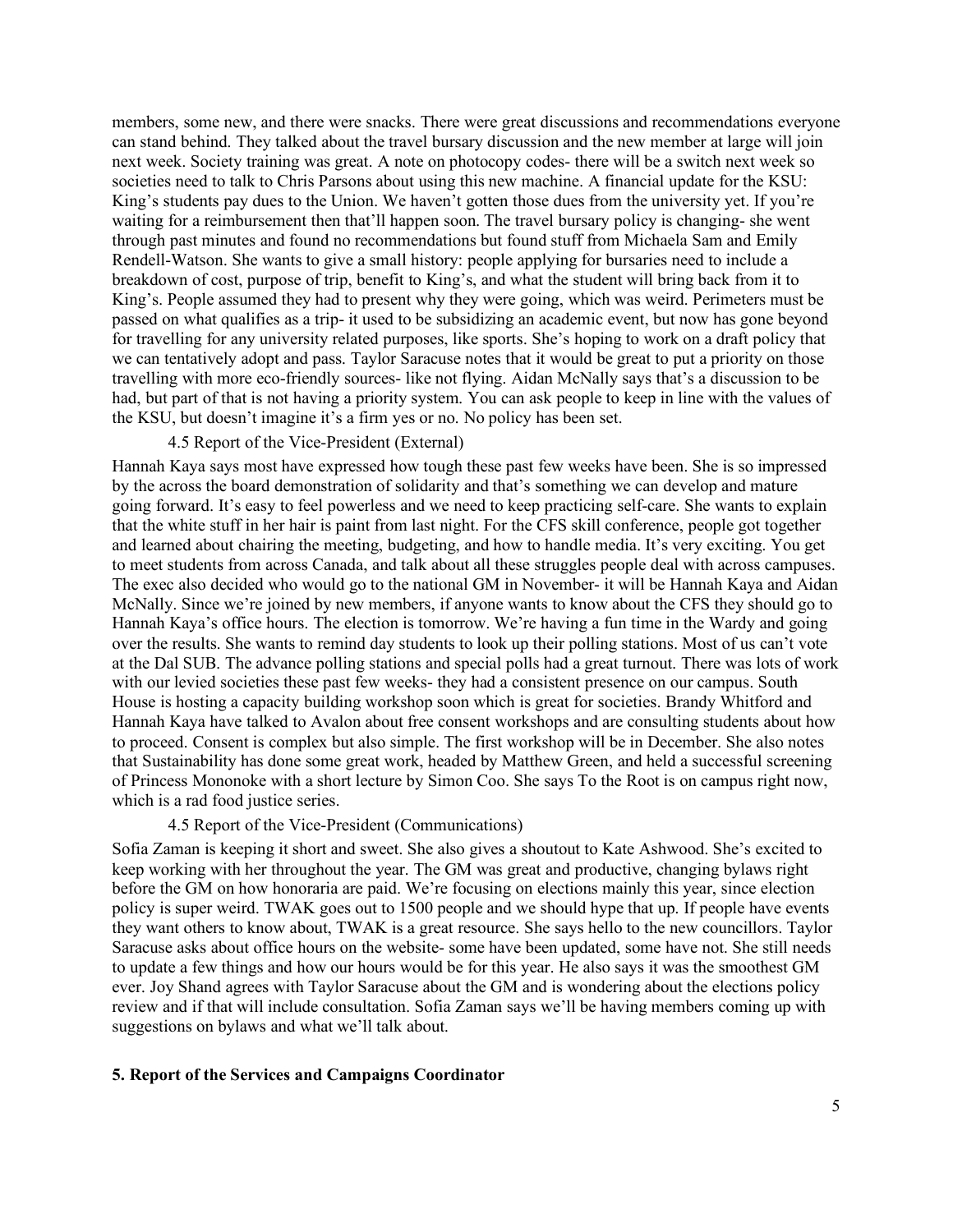Chris Parsons introduces himself. He's one of two full time staff people for the King's Student Union- not a member or student. Jen gave her report two meetings ago. She is his coworker. This is his fall semester report. This is his third year of employment and he's happy to be back. He's super proud of the KSU for doing all of the things they've done, particularly over the last few years. The board meeting feels like a loss right now but he thinks we should still be proud. He's going to discuss general things about the health plan. This takes up the vast majority of his time- a disproportionate amount of his time, especially in September and October. He's put in more than 35 hours a week onto just the health plan, which explains how busy it is. This year was a bit different. Previously, there was a broker that we would consult with that handled negotiations with health carriers like Greenshield to get the best price. They also handle a bunch of data services. Normally, Chris Parsons would come out with an enrollment list and he would give them any changes that he would make. Now it's more complicated since it's negotiated through the National Students Health Network through the CFS. The student health network, set up to help unions navigate a predatory industry, helps people not get ripped off by insurance companies. Our relationship with this company is a little different. We saw a deterioration of service and students are feeling an impact. His first year here, there were some issues. Last year it took 3 and a half weeks more to deal with this stuff. Students were beginning to feel the impact of the changes we were seeing. Greenshield has a great relationship with us still, but other unions had similar problems on the data entry side and billing. We began talking about using a new broker. This meant that we could negotiate with them directly and cut out the middle man. Some people switched their health insurance mid-year because the problems were so bad. We switched over, which led to a reduction in rates. We expect to see rates continue to increase in the future. The exec signed off on the new rates sheet in the spring. We switched over in September and our relationship with Greenshield has been really, really good. The plan was supposed to go live on October 7th but it only happened on the 15th. The data has to be a bit more precise, but it all happened very quickly, which is nice. That being said, the health plan is a huge thing for him, and leads to him working long hours. Over the last few weeks he's been putting in a ton of time and some pretty late nights. With a new system, once there's a better guide to it, it'll be better. In the coming year we'll see if we can open it up and tweak the plan design- what is covered and what it costs. When premiums go up, it's not a bad thing that cost goes up. Our plan has been stable these last few years. We need to discuss how much we cover for massage therapy, some physiotherapy and paramedical stuff, ambulance costs, etc. Aidan McNally just wants to mention that it costs nothing to call an ambulance. Nate Winsor asks if it's free if the injury is life threatening, but Chris Parsons says it always costs money due to the privatization of the health system. Sofia Zaman says that for those living in res, people can take a cab to the hospital (Zoe Brimacombe says it's 7 dollars). Kristen Thompson says that if you're a resident of Nova Scotia, it's \$216 for the ambulance rather than \$711.

Chris Parsons moves on to office management. In September, they always lose all their office supplies. The new layout of the office looks really great. It's way more functional. If you're holding office hours you can come in and use the shared workspace. The new photocopier codes will be out soon. If you're not a ratified society then you can talk to Chris Parsons. Also if you're hosting an event, then councillors can use the copier for promotional purposes. Always talk to Chris Parsons before photocopying. It's basically almost like a copy centre photocopier. There's a new ISIC system in place too. We receive that service for free. We were one of the first places to test the new system but it works well. We will organize a couple of days to do ISIC/health card issuing. His hours have been sporadic because of health plan stuff but they'll settle down to 11-5 soon.

Orientation week was really smooth and great. There were some schedule changes. In terms of his involvement, he handled a lot of small things. One thing he wants to do is make a master schedule for O week, dealing with permits coming early, getting the yurt, etc. This year for example there was a permit issue. He's super impressed with everything the exec has done. We took tabling shifts and filled in the gaps- media prep with Alex Bryant. A big thing he will flag is general support this year. He helps societies a lot. In the past he's assisted the Galley a lot with timesheets and cashouts. This year he has done none of that. He hasn't had to take any deliveries this year either. He attended the CFS June GM for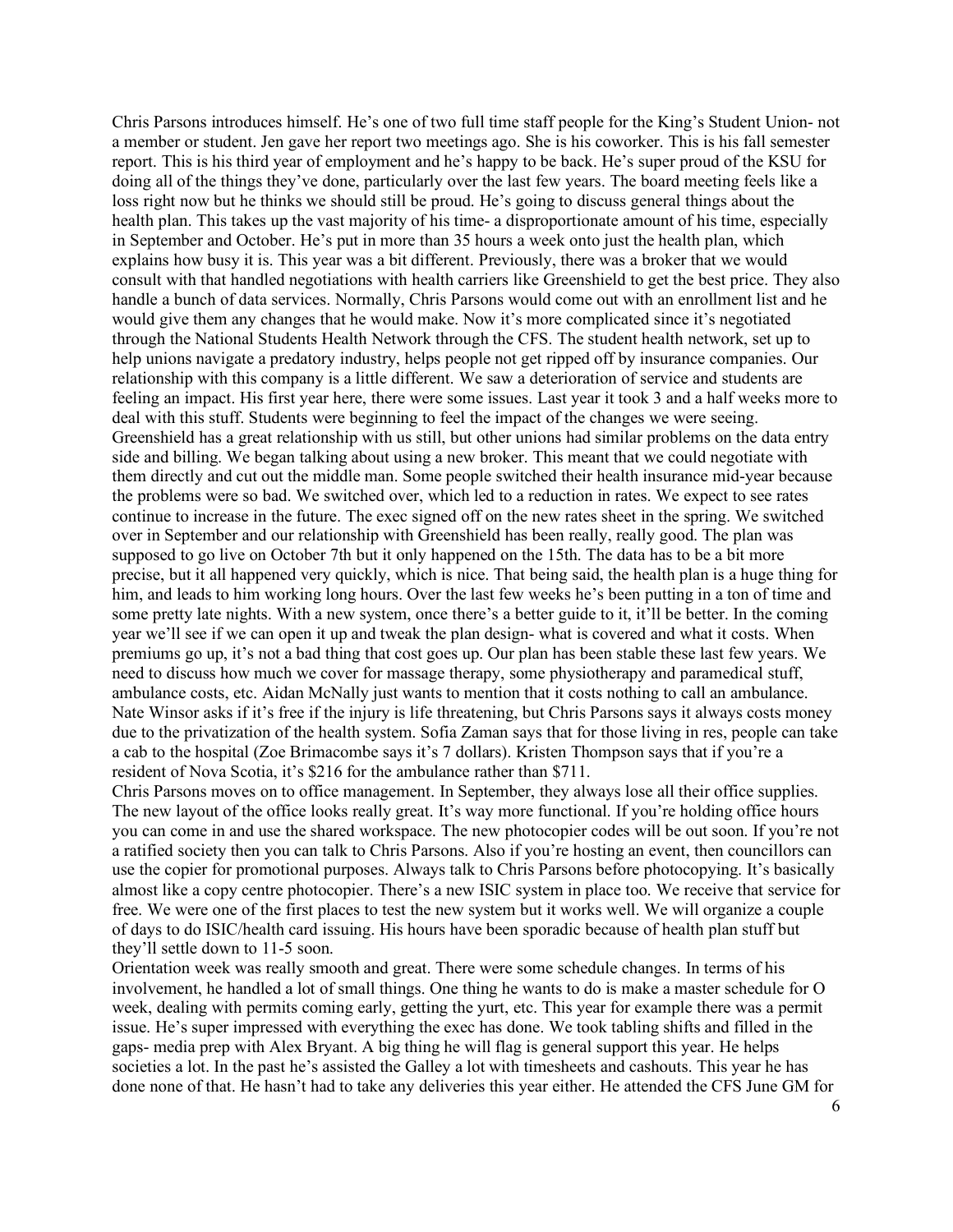development as well as the CFS skills symposium and presented a workshop on successful event planning. It was more interesting than the contract workshop he did last year. He says bulk purchasing is great and we usually order from the ethical purchasing network. They use recycled fabrics from a shut down sweatshop. Chris Parsons early on established a numeric system so we didn't over order frosh week items. We roughly have about 80% of frosh students joining. The quality of items is also super high lately. We ordered 6000 condoms this spring on top of 2000 condoms left over. Lots have been taken. There's been a request for a variety of brands of condoms, ordered through the CFS and the Canadian Federation for Sexual Health.

Finally, we ordered 420 handbooks this year and gave away the last one this week. It's a well-used service. There's always a tough balance to make sure we have enough without having too many. Work hours are tough to corral for Chris Parsons. He'll discuss this with his supervisors. This is just an issue with the nature of the job, something to flag. He hasn't had time to work on extended projects, but that said, he hopes over the remainder of the year to complement the elections review and looking at health plan design. That's more or less what he's been up to since the spring. Joy Shand asks about menstrual health products. Chris Parsons says we don't offer them but there is money in the budget for this. We have about 100\$ so we can go to Costco and get some soon. We hope to offer them before the end of the month.

## **6. Action Items**

Alex McVittie motions to omnibus motions 6.1-6.6. The motion passes. The poetry society is active, and they deal with primarily doing poetry readings and a space for people to work creatively together. The PRIDE society is also active, hosting movie nights and celebrating queer culture. The Chorus is huge and performs each week. There are several levels of professionalism. The Journalism society celebrates the journalism program at King's. Saint Andrew's Mission Society is ancient and talks about community and social issues. The St. Thomas Aquinas Society does a lot of outreach. Alex Bryant wants to flag that he did not move #2, Alex McVittie did, and wants to make SAMS the Saint Andrew's Mission Society. Aidan McNally speaks in light of all of these societies. These typos are corrected. The motion passes in omnibus.

Aidan McNally wants to do the funding request now, suspending the rules. Alex Bryant seconds this. We'll start with 6.10, then 6.8, 6.9, and 6.11, and leave the Watch (6.7) for the end. This is because Andrew Griffin is here from the King's Chorus so we want to go over 6.10 for him first.

#### 1. BIRT The King's Poetry Society be ratified as a society for the 2015-2016 academic

year.

## *Moved by Alex McVittie*

Motion passes in omnibus.

2. BIRT The King's PRIDE Society be ratified as a society for the 2015-2016 academic year.

*Moved by Alex McVittie*

Motion passes in omnibus.

3. BIRT the King's Chorus be ratified as a society for the 2015-2016 academic year. *Moved by Alex McVittie*

Motion passes in omnibus.

4. BIRT The King's Journalism Society be ratified as a society for the 2015-2016 academic year.

*Moved by Alex McVittie*

Motion passes in omnibus.

5. BIRT the Saint Andrew's Mission Society be ratified as a society for the 2015-2016 academic year.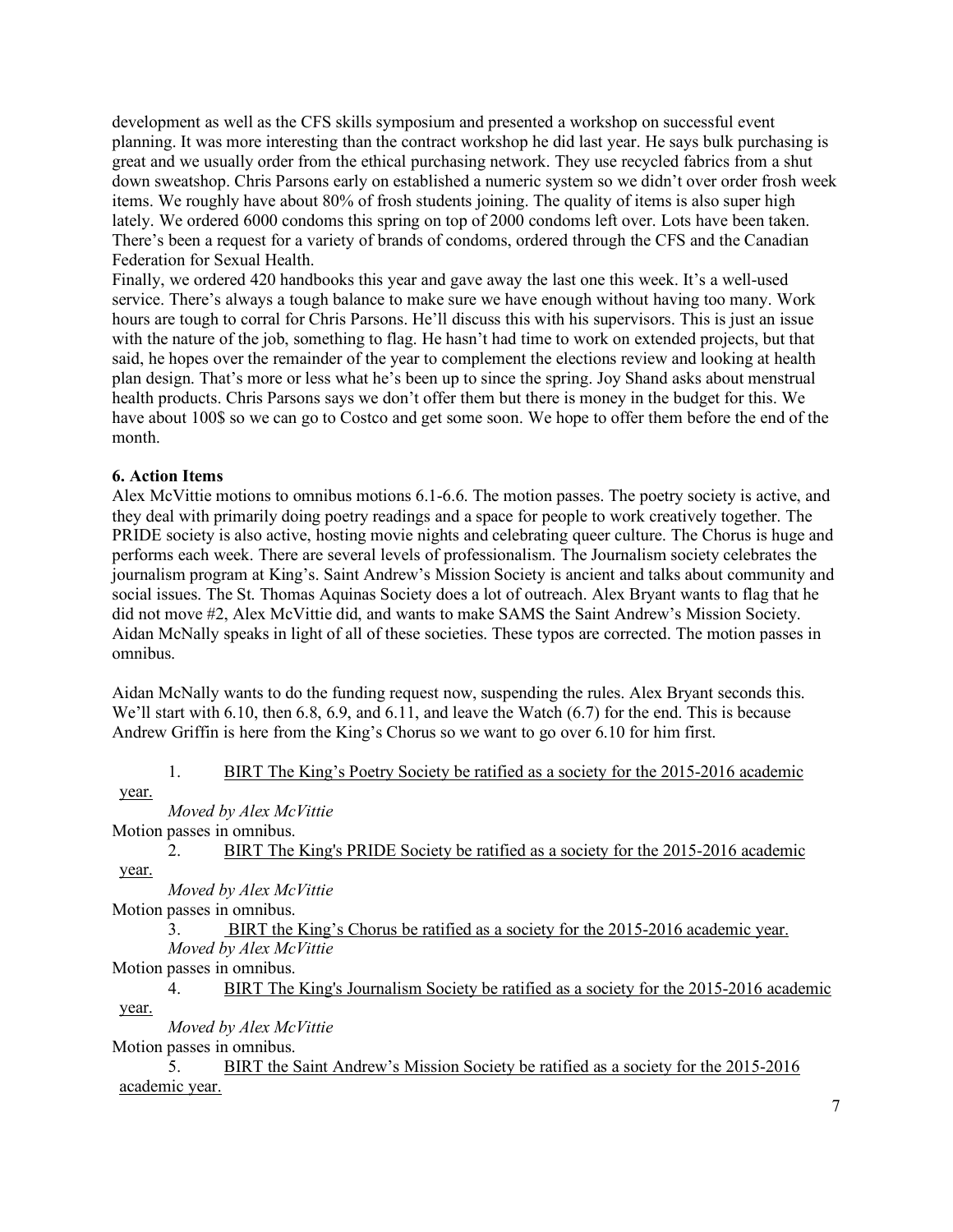#### *Moved by Alex McVittie*

#### 6. BIRT The St.Thomas Aquinas Society be ratified as a society for the 2015-2016 academic year.

### *Moved by Alex McVittie*

Motion passes in omnibus.

7*.* BIRT Adrienne Colbourne be elected to the Watch Board of Publishers for the 2015- 2016 academic year.

*Moved by Sofia Zaman* 

They advertised a bit in TWAK for this position. They are a board that oversees the Watch's operations. The position is for a general member. Nate Winsor asks if you get reimbursed or if it's voluntary. Sofia Zaman says it's voluntary. Nominations open. Sofia Zaman nominates Adrienne Colbourne. Grace Kennedy talked to her earlier, and she has lots of experience- she self-published a novel and worked with Wordsmiths and the Watch. She's very meticulous and thoughtful and doesn't make rash decisions. We move to a vote. The motion passes.

## 8.BIRT SAMS's receive \$150.25 in contingent funding to prepare food for the soup kitchen at St. George's Church on Oct 31st, 2015.

*Moved by Aidan McNally*

*Finance Committee recommends approval*

They will be serving a meal to community members in need and will prepare the food on October 27th on campus in the Alex Hall kitchen. There are multiple areas where students can be involved in this. This is to help the Halifax community and will feed the people a healthy and warm meal. They seek contingent funding. Nate Winsor asks if there's a danger- with a precise amount- that they go over. In the past they've asked for specific estimates with GST. Alex Bryant mentions that SAMS does a great job of submitting funding requests, asking for money, and doing everything really well in general so council is open to larger requests from them. The motion passes.

9.BIRT EMSS receive \$200.00 in contingent funding to provide snacks and beverages for the lecture and screening of "What we do in the Shadows" and the reception that follows on Oct.26th. *Moved by Aidan McNally*

# *Finance Committee recommends approval*

This event is hosted in conjunction with the KFFS. This involves a guest lecturer, a screening, and a reception. Katherine Morris is lecturing. There is a keg at the reception. Aidan McNally says there's an immediate benefit in proposing the vampire course. It introduces first years to campus events and makes that connection with them. Posters have been designed by Jesse Hiltz. They are getting a huge Propeller keg, 6-7 cheeses, 4 baguettes, two boxes of crackers, and some non alcoholic beverages. The EMSS is very specific with their funding requests. Taylor Saracuse says it's going to be the best event ever and there will also be popcorn for the movie. The motion passes.

10.BIRT that King's Chorus receive \$1350 in non-contingent funding to offset operating costs for the 2015-2016 academic year.

*Moved by Aidan McNally Finance Committee does not recommend approval*

Aidan McNally will motivate about this. We've also set the date for when funding requests are due-Wednesdays at midnight before Council. She would like to propose an amendment to 6.10 and strike out receiving \$2500 and replace that with \$1350. Alex Bryant seconds this. Aidan McNally will speak to this. We have been in conversation with the Chorus for the past three years. It's a group of 40-60 students that perform high level choral music, directed by Nick Halley, who is the assistant director of music for the Chapel Choir. The Chorus has graduated the model of a society and their capacity of operation is larger than the Union can support. There is work to be done on operating outside the Union, and we need to commit to this discussion about supporting Chorus and how it differs from societies typically. It's half the